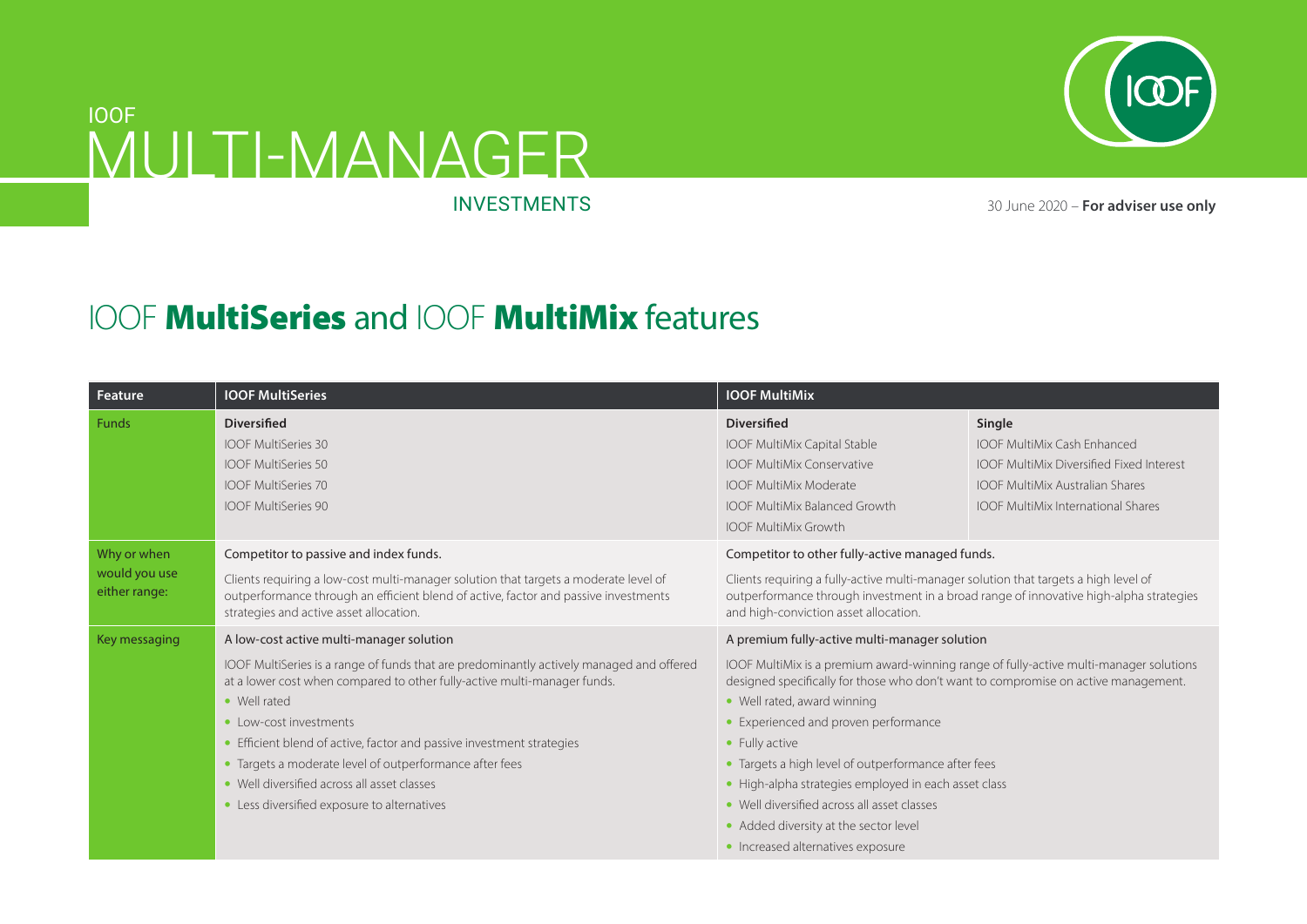| Feature                               | <b>IOOF MultiSeries</b>                                                                                                                           |                          | <b>IOOF MultiMix</b>                                                                              |                          |
|---------------------------------------|---------------------------------------------------------------------------------------------------------------------------------------------------|--------------------------|---------------------------------------------------------------------------------------------------|--------------------------|
| Inception date                        | 2016<br>(IOOF MultiSeries 70, formerly IOOF Multi Series Balanced Trust, commenced in 2007)                                                       |                          | 2008<br>(IOOF MultiMix Moderate Trust commenced in 2002)                                          |                          |
| Ratings                               | Lonsec and Zenith                                                                                                                                 |                          | Lonsec and Zenith                                                                                 |                          |
| Underlying<br>managers <sup>1</sup>   | 19 fund managers<br>• Currently this includes 4 underlying managers that sit within alternatives                                                  |                          | 57 fund managers<br>• Currently this includes 22 underlying managers that sit within alternatives |                          |
| Investment<br>strategies <sup>1</sup> | 33 investment strategies/styles                                                                                                                   |                          | Over 80 investment strategies/styles                                                              |                          |
| <b>Growth versus</b>                  | <b>IOOF MultiSeries 30</b>                                                                                                                        | 30/70                    | IOOF MultiMix Capital Stable                                                                      | 15/85                    |
| Defensive range -<br>diversifieds     | <b>IOOF MultiSeries 50</b>                                                                                                                        | 50/50                    | <b>IOOF MultiMix Conservative</b>                                                                 | 30/70                    |
|                                       | <b>IOOF MultiSeries 70</b>                                                                                                                        | 70/30                    | <b>IOOF MultiMix Moderate</b>                                                                     | 55/45                    |
|                                       | <b>IOOF MultiSeries 90</b>                                                                                                                        | 90/10                    | <b>IOOF MultiMix Balanced Growth</b>                                                              | 72/28                    |
|                                       |                                                                                                                                                   |                          | <b>IOOF MultiMix Growth</b>                                                                       | 90/10                    |
| <b>Active versus</b><br>passive       | Differs in each fund<br>Active: 56% - 87%<br>Factor: 6% - 20%<br>Passive: 8% - 24%<br>(actual exposures are subject to change from time to time.) |                          | <b>Active: 100%</b>                                                                               |                          |
| <b>Management cost</b>                | <b>IOOF MultiSeries 30</b>                                                                                                                        | 0.40% pa <sup>2</sup>    | <b>IOOF MultiMix Capital Stable</b>                                                               | $0.52\%$ pa <sup>3</sup> |
|                                       | <b>IOOF MultiSeries 50</b>                                                                                                                        | 0.45% pa <sup>2</sup>    | <b>IOOF MultiMix Conservative</b>                                                                 | 0.73% $pa^3$             |
|                                       | <b>IOOF MultiSeries 70</b>                                                                                                                        | $0.50\%$ pa <sup>2</sup> | <b>IOOF MultiMix Moderate</b>                                                                     | 0.79% $pa^3$             |
|                                       | <b>IOOF MultiSeries 90</b>                                                                                                                        | $0.55\%$ pa <sup>2</sup> | <b>IOOF MultiMix Balanced Growth</b>                                                              | 0.92% $pa^3$             |
|                                       | • No performance fees                                                                                                                             |                          | <b>IOOF MultiMix Growth</b>                                                                       | 0.96% pa <sup>2,3</sup>  |

1 Underlying investment managers and strategies may change from time to time.

<sup>2</sup> The estimated management costs are based on the actual full financial vear 2020 figures. The estimated management cost includes the investment management fee and indirect costs. Please refer to the 'Fees and costs' sec PDS for full details on fees and costs. The management costs are subject to change from time to time.

<sup>3</sup> The estimated management costs are based on the actual full financial year 2020 figures. Total estimated management costs include the management fee and any applicable performance-related fees, and are subject to chang refer to the 'Fees and costs' section of the applicable PDS for full details on fees and costs. Performance-related fees may be charged by underlying investment managers of the IOOF MultiMix Trusts from time to time and ma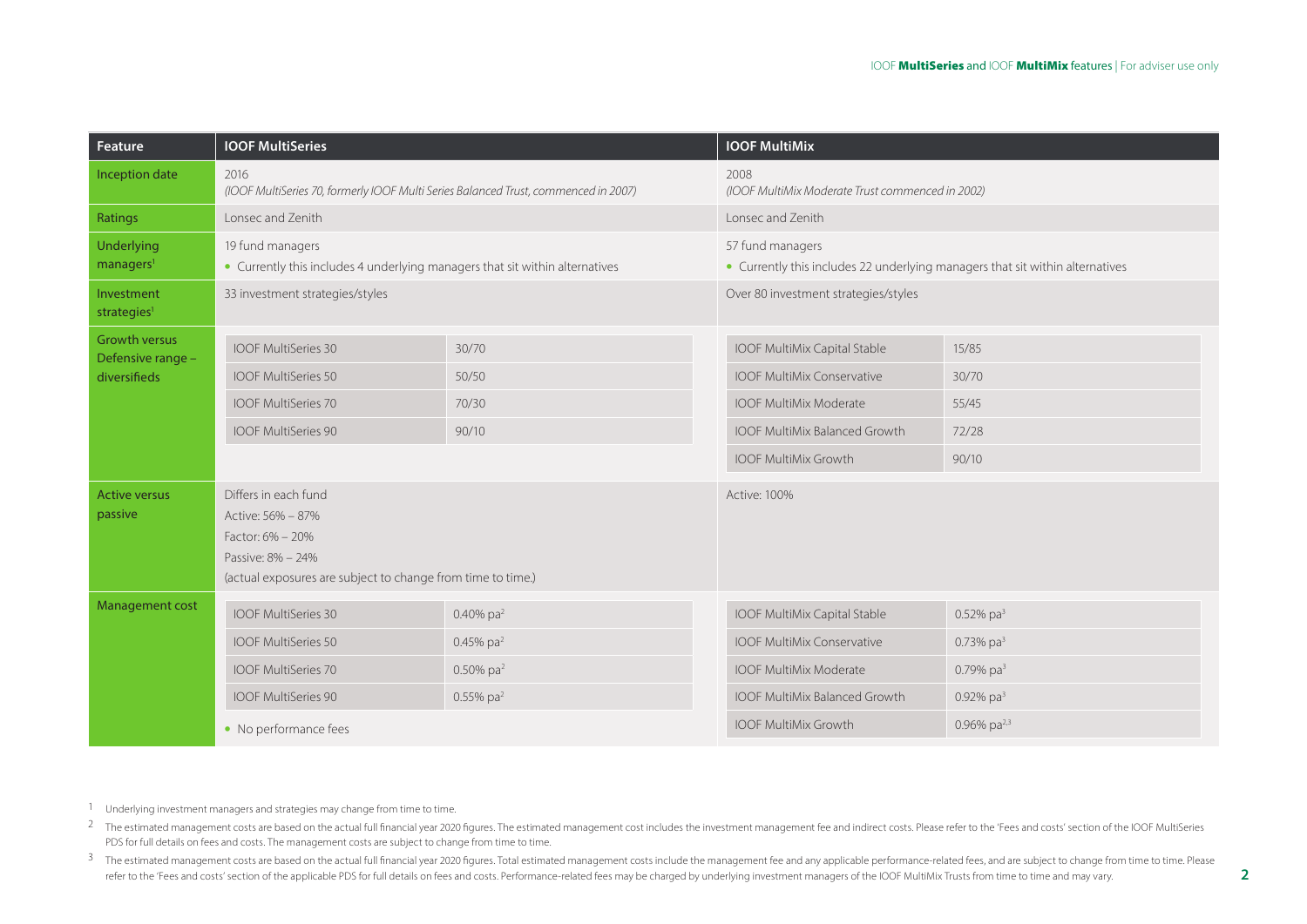| Feature                               | <b>IOOF MultiSeries</b>                                                                                                                                                                                                                                                                                   | <b>IOOF MultiMix</b>                                                                                                                                                                                                                                                                                                                                                                     |
|---------------------------------------|-----------------------------------------------------------------------------------------------------------------------------------------------------------------------------------------------------------------------------------------------------------------------------------------------------------|------------------------------------------------------------------------------------------------------------------------------------------------------------------------------------------------------------------------------------------------------------------------------------------------------------------------------------------------------------------------------------------|
| Exposure                              | IOOF MultiSeries range of funds generally gain their exposure to a diversified portfolio<br>of investments through a mix of investment managers.<br>Aside from the traditional asset classes, it includes exposure to:<br>• Alternatives<br>• Global and Australian property (Index)<br>• Direct property | IOOF MultiMix range of funds generally gain their exposure to a diversified portfolio<br>of investments through a mix of investment managers.<br>Aside from the traditional asset classes, it includes exposure to:<br>• Alternatives<br>· Boutique manager portfolio<br>• Defensive equities (Moderate, Conservative and Capital Stable)<br>• Multi-strategy funds<br>• Direct property |
| Currency<br>management<br>is the same | Long-term hedging of 25%<br>Active currency management                                                                                                                                                                                                                                                    | Long-term hedging of 25%<br>Active currency management                                                                                                                                                                                                                                                                                                                                   |
| <b>Strategic tilting</b>              | Same process for both IOOF MultiSeries and IOOF MultiMix.<br>• Strategic tilting<br>• Smaller tilts<br>$\bullet$ Benchmark aware<br>• Lower risk of underperforming its benchmark                                                                                                                         | Same process for both IOOF MultiSeries and IOOF MultiMix.<br>• Active strategic tilting<br>• Larger tilts to maximise performance upside                                                                                                                                                                                                                                                 |
| Investment<br>strategy                | Refer to the PDS or fund profiles for individual investment strategy.                                                                                                                                                                                                                                     | Refer to the PDS or fund profiles for individual investment strategy.                                                                                                                                                                                                                                                                                                                    |
| Investment<br>objective               | Refer to the PDS or fund profiles for individual investment objective.                                                                                                                                                                                                                                    | Refer to the PDS or fund profiles for individual investment objective.                                                                                                                                                                                                                                                                                                                   |
| Investment time<br>horizon            | Refer to the PDS or fund profiles for individual investment time horizon.                                                                                                                                                                                                                                 | Refer to the PDS or fund profiles for individual investment time horizon.                                                                                                                                                                                                                                                                                                                |
| <b>Benchmark</b>                      | Composite benchmark                                                                                                                                                                                                                                                                                       | Composite benchmark                                                                                                                                                                                                                                                                                                                                                                      |
| Investor profile<br>(risk/return)     | Low to high<br>Refer to the PDS or fund profiles for individual investor profile                                                                                                                                                                                                                          | Low to high<br>Refer to the PDS or fund profiles for individual investor profile                                                                                                                                                                                                                                                                                                         |